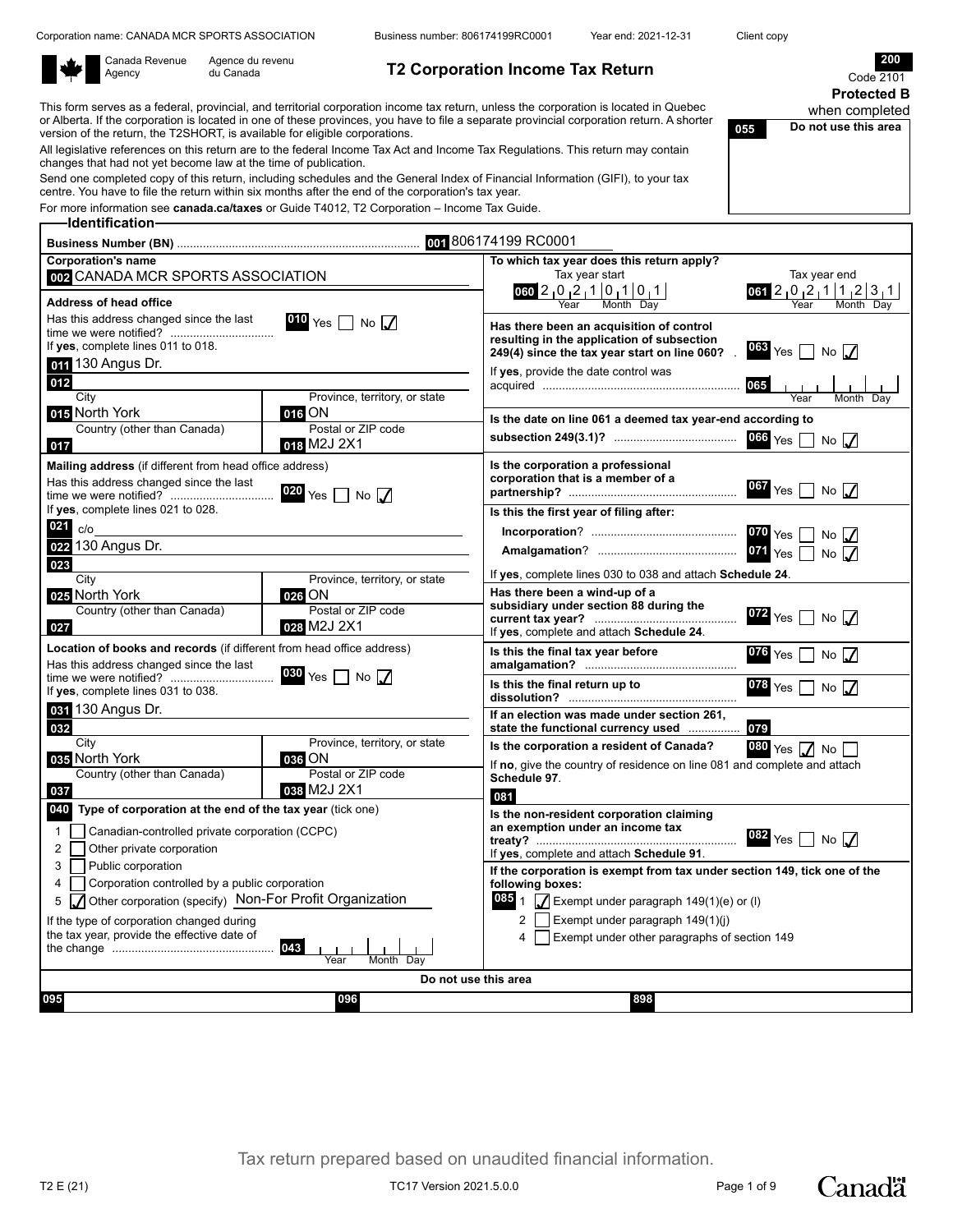| <b>Attachments</b>                                                                                                                                                                                                                                                                                                                                                                                                                                                 |            |                     |
|--------------------------------------------------------------------------------------------------------------------------------------------------------------------------------------------------------------------------------------------------------------------------------------------------------------------------------------------------------------------------------------------------------------------------------------------------------------------|------------|---------------------|
| Financial statement information: Use GIFI schedules 100, 125, and 141.                                                                                                                                                                                                                                                                                                                                                                                             |            |                     |
| Schedules – Answer the following questions. For each yes response, attach the schedule to the T2 return, unless otherwise instructed.                                                                                                                                                                                                                                                                                                                              |            | <b>Yes Schedule</b> |
|                                                                                                                                                                                                                                                                                                                                                                                                                                                                    | 150        | 9                   |
|                                                                                                                                                                                                                                                                                                                                                                                                                                                                    |            | 23                  |
|                                                                                                                                                                                                                                                                                                                                                                                                                                                                    |            | 49                  |
|                                                                                                                                                                                                                                                                                                                                                                                                                                                                    |            | 19                  |
| Has the corporation had any transactions, including section 85 transfers, with its shareholders, officers, or employees,                                                                                                                                                                                                                                                                                                                                           |            |                     |
|                                                                                                                                                                                                                                                                                                                                                                                                                                                                    |            | 11                  |
| If you answered yes to the above question, and the transaction was between corporations not dealing at                                                                                                                                                                                                                                                                                                                                                             |            | 44                  |
|                                                                                                                                                                                                                                                                                                                                                                                                                                                                    |            | 14                  |
|                                                                                                                                                                                                                                                                                                                                                                                                                                                                    |            | 15                  |
|                                                                                                                                                                                                                                                                                                                                                                                                                                                                    | 166        | T5004               |
|                                                                                                                                                                                                                                                                                                                                                                                                                                                                    | 167        | T5013               |
| Did the corporation, a foreign affiliate controlled by the corporation, or any other corporation or trust that did not deal at arm's length                                                                                                                                                                                                                                                                                                                        |            |                     |
|                                                                                                                                                                                                                                                                                                                                                                                                                                                                    |            | 22                  |
|                                                                                                                                                                                                                                                                                                                                                                                                                                                                    | 169        | 25                  |
| Has the corporation made any payments to non-residents of Canada under subsections 202(1) and/or 105(1) of                                                                                                                                                                                                                                                                                                                                                         |            |                     |
|                                                                                                                                                                                                                                                                                                                                                                                                                                                                    | 170        | 29                  |
|                                                                                                                                                                                                                                                                                                                                                                                                                                                                    | 171        | T106                |
| For private corporations: Does the corporation have any shareholders who own 10% or more of the corporation's common and/or preferred shares? 173                                                                                                                                                                                                                                                                                                                  |            | 50                  |
|                                                                                                                                                                                                                                                                                                                                                                                                                                                                    | 172        | ----                |
|                                                                                                                                                                                                                                                                                                                                                                                                                                                                    | 180        | 88                  |
|                                                                                                                                                                                                                                                                                                                                                                                                                                                                    | <b>201</b> | 1                   |
|                                                                                                                                                                                                                                                                                                                                                                                                                                                                    |            | 2                   |
|                                                                                                                                                                                                                                                                                                                                                                                                                                                                    | 203        | 3                   |
| Is the corporation claiming a provincial or territorial tax credit or does it have                                                                                                                                                                                                                                                                                                                                                                                 | 204        | 4                   |
|                                                                                                                                                                                                                                                                                                                                                                                                                                                                    | 205        | 5                   |
|                                                                                                                                                                                                                                                                                                                                                                                                                                                                    | 206        | 6                   |
| i) Is the corporation a CCPC and reporting a) income or loss from property (other than dividends deductible on line 320 of the T2 return), b) income<br>from a partnership, c) income from a foreign business, d) income from a personal services business, e) income referred to in clause 125(1)(a)(i)(C)<br>or 125(1)(a)(i)(B), f) aggregate investment income as defined in subsection 129(4), or g) an amount assigned to it under subsection 125(3.2) or 125 |            |                     |
| (8); or<br>ii) Is the corporation a member of a partnership and assigning its specified partnership business limit to a designated member under subsection 125                                                                                                                                                                                                                                                                                                     |            |                     |
|                                                                                                                                                                                                                                                                                                                                                                                                                                                                    | 1207       | 7                   |
|                                                                                                                                                                                                                                                                                                                                                                                                                                                                    |            | 8                   |
|                                                                                                                                                                                                                                                                                                                                                                                                                                                                    | 212        | 12                  |
|                                                                                                                                                                                                                                                                                                                                                                                                                                                                    | 213        | 13                  |
|                                                                                                                                                                                                                                                                                                                                                                                                                                                                    | 216        | 16                  |
|                                                                                                                                                                                                                                                                                                                                                                                                                                                                    | 217        | 17                  |
|                                                                                                                                                                                                                                                                                                                                                                                                                                                                    | 218        | 18                  |
|                                                                                                                                                                                                                                                                                                                                                                                                                                                                    | 220        | 20                  |
|                                                                                                                                                                                                                                                                                                                                                                                                                                                                    | 221        | 21                  |
|                                                                                                                                                                                                                                                                                                                                                                                                                                                                    | 227        | 27                  |
|                                                                                                                                                                                                                                                                                                                                                                                                                                                                    | 231        | 31                  |
|                                                                                                                                                                                                                                                                                                                                                                                                                                                                    | 232        | T661                |
|                                                                                                                                                                                                                                                                                                                                                                                                                                                                    | 233        | 33/34/35            |
|                                                                                                                                                                                                                                                                                                                                                                                                                                                                    | 234        | ---------           |
|                                                                                                                                                                                                                                                                                                                                                                                                                                                                    | 238        | 38                  |
|                                                                                                                                                                                                                                                                                                                                                                                                                                                                    | 242        | 42                  |
|                                                                                                                                                                                                                                                                                                                                                                                                                                                                    | 243        | 43                  |
| For financial institutions: Is the corporation a member of a related group of financial institutions                                                                                                                                                                                                                                                                                                                                                               | 244<br>250 | 45<br>39            |
|                                                                                                                                                                                                                                                                                                                                                                                                                                                                    | 253        | T1131               |
|                                                                                                                                                                                                                                                                                                                                                                                                                                                                    | 254        | T1177               |
|                                                                                                                                                                                                                                                                                                                                                                                                                                                                    | 272        | 58                  |
|                                                                                                                                                                                                                                                                                                                                                                                                                                                                    | 255        | 92                  |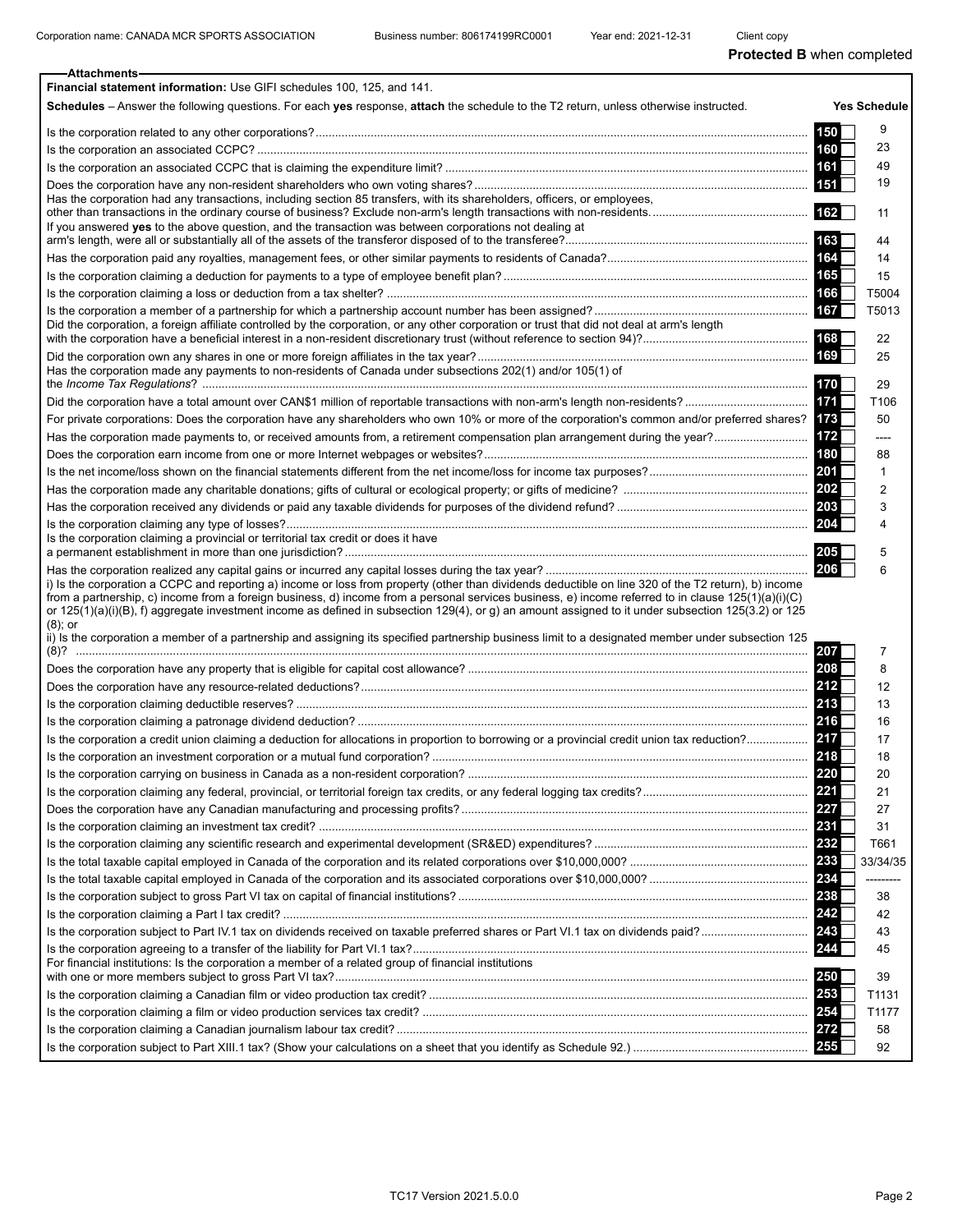| -Attachments (continued)-                                                                                                                           |     |              |
|-----------------------------------------------------------------------------------------------------------------------------------------------------|-----|--------------|
|                                                                                                                                                     |     | Yes Schedule |
|                                                                                                                                                     |     | T1134        |
| Did the corporation own or hold specified foreign property where the total cost amount of all such property, at any time in the year, was more than | 259 | T1135        |
|                                                                                                                                                     | 260 | T1141        |
|                                                                                                                                                     | 261 | T1142        |
|                                                                                                                                                     |     | T1145        |
| Has the corporation entered into an agreement with other associated corporations for salary or wages of specified                                   |     | T1146        |
|                                                                                                                                                     |     | T1174        |
|                                                                                                                                                     | 265 | 55           |
|                                                                                                                                                     | 266 | T2002        |
|                                                                                                                                                     |     | T2002        |
| Did the corporation (CCPC or deposit insurance corporation (DIC)) pay eligible dividends, or did its                                                |     | 53           |
| Did the corporation (other than a CCPC or DIC) pay eligible dividends, or did its low rate income pool (LRIP)                                       |     | 54           |
| -Additional information-                                                                                                                            |     |              |

|                                                                                                                                                                                                                                                  | $270\,$ Yes $\Box$<br>No $\sqrt{}$                             |  |
|--------------------------------------------------------------------------------------------------------------------------------------------------------------------------------------------------------------------------------------------------|----------------------------------------------------------------|--|
| $Is the corporation inactive?\dots 2.25$                                                                                                                                                                                                         | 280<br>No $\sqrt{}$<br>Yes                                     |  |
| Specify the principal product(s) mined, manufactured,<br>284 Mahjong Association<br>sold, constructed, or services provided, giving the<br>286<br>approximate percentage of the total revenue that each<br>288<br>product or service represents. | 100.000<br>285<br>287<br>289<br>291<br>$\Box$ No $\Box$<br>Yes |  |
|                                                                                                                                                                                                                                                  | $292$ Yes<br>No $\sqrt{ }$                                     |  |
|                                                                                                                                                                                                                                                  | $293$ Yes $\lceil$<br>No l                                     |  |
| If the corporation was eligible to remit instalments on a quarterly basis for part of the tax year, provide<br>the date the corporation ceased to be eligible                                                                                    | 294<br><b>MM</b>                                               |  |
|                                                                                                                                                                                                                                                  | Yes<br>No I                                                    |  |
| –Taxable income-                                                                                                                                                                                                                                 |                                                                |  |
| Deduct:<br>311                                                                                                                                                                                                                                   | 10.713 A<br>300                                                |  |
| 313                                                                                                                                                                                                                                              |                                                                |  |

| <u> Unaniable donalions from Schedule 2 …………………………………………………………………</u>                | юш                                                          |          |  |
|--------------------------------------------------------------------------------------|-------------------------------------------------------------|----------|--|
|                                                                                      | 313                                                         |          |  |
|                                                                                      | <b>314</b>                                                  |          |  |
| Taxable dividends deductible under section 112 or 113, or subsection 138(6)          | 315<br>320                                                  |          |  |
|                                                                                      | 325                                                         |          |  |
|                                                                                      | 331                                                         |          |  |
|                                                                                      | 332                                                         |          |  |
|                                                                                      | 333                                                         |          |  |
|                                                                                      |                                                             |          |  |
|                                                                                      | 335                                                         |          |  |
| Taxable capital gains or taxable dividends allocated from a central credit union     | 340                                                         |          |  |
|                                                                                      | 350                                                         |          |  |
|                                                                                      |                                                             |          |  |
|                                                                                      | Subtotal                                                    |          |  |
|                                                                                      | Subtotal (amount A minus amount B) (if negative, enter "0") | 10,713 C |  |
|                                                                                      | 355                                                         |          |  |
|                                                                                      | 360                                                         | 10.713   |  |
| * This amount is equal to 3.5 times the Part VI.1 tax payable at line 724 on page 9. |                                                             |          |  |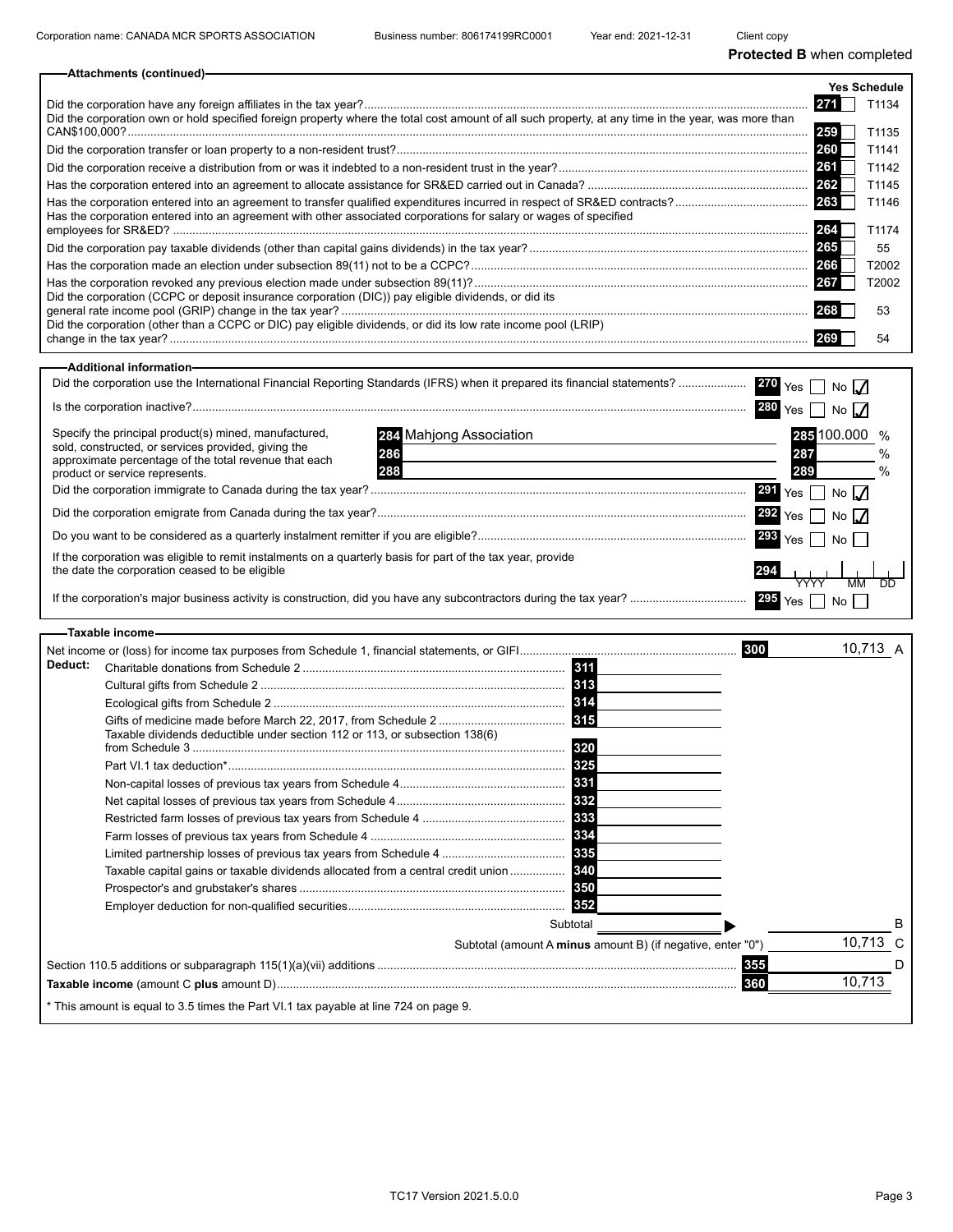Corporation name: CANADA MCR SPORTS ASSOCIATION Business number: 806174199RC0001 Year end: 2021-12-31 Client copy

**Protected B** when completed

| <b>Small business deduction-</b>                                                                                                                                                                                                                                                                                                                                |   |                                                    |        |                                              |          |      |      |               |              |
|-----------------------------------------------------------------------------------------------------------------------------------------------------------------------------------------------------------------------------------------------------------------------------------------------------------------------------------------------------------------|---|----------------------------------------------------|--------|----------------------------------------------|----------|------|------|---------------|--------------|
| Canadian-controlled private corporations (CCPCs) throughout the tax year                                                                                                                                                                                                                                                                                        |   |                                                    |        |                                              |          |      |      |               |              |
|                                                                                                                                                                                                                                                                                                                                                                 |   |                                                    |        |                                              |          |      |      | 400           |              |
| Taxable income from line 360 on page 3, minus 100/28 of the amount on line 632* on page 8, minus 4 times the amount on line                                                                                                                                                                                                                                     |   |                                                    |        |                                              |          |      |      | 405           | в            |
| Notes:<br>1. For CCPCs that are not associated, enter \$500,000 on line 410. However, if the corporation's tax year is less than 51 weeks, prorate this amount by<br>the number of days in the tax year <b>divided</b> by 365, and enter the result on line 410.<br>2. For associated CCPCs, use Schedule 23 to calculate the amount to be entered on line 410. |   |                                                    |        |                                              |          |      |      | 410           | $\mathsf{C}$ |
| <b>Business limit reduction:</b>                                                                                                                                                                                                                                                                                                                                |   |                                                    |        |                                              |          |      |      |               |              |
| Taxable capital business limit reduction                                                                                                                                                                                                                                                                                                                        |   |                                                    |        |                                              |          |      |      |               |              |
| Amount C                                                                                                                                                                                                                                                                                                                                                        |   |                                                    | D      |                                              |          |      |      |               | Е            |
|                                                                                                                                                                                                                                                                                                                                                                 |   |                                                    | 11,250 |                                              |          |      |      |               |              |
| Passive income business limit reduction                                                                                                                                                                                                                                                                                                                         |   |                                                    |        |                                              |          |      |      |               |              |
|                                                                                                                                                                                                                                                                                                                                                                 |   |                                                    |        |                                              |          |      |      | $-50,000 = .$ |              |
| Amount C                                                                                                                                                                                                                                                                                                                                                        |   | × Amount F                                         |        |                                              |          |      |      |               | G            |
| 100.000                                                                                                                                                                                                                                                                                                                                                         |   |                                                    |        |                                              |          |      |      |               |              |
|                                                                                                                                                                                                                                                                                                                                                                 |   |                                                    |        | The greater of amount $E$ and amount $G$ 422 |          |      |      |               | Н            |
|                                                                                                                                                                                                                                                                                                                                                                 |   |                                                    |        |                                              |          |      |      | 426           |              |
|                                                                                                                                                                                                                                                                                                                                                                 |   |                                                    |        |                                              |          |      |      |               |              |
|                                                                                                                                                                                                                                                                                                                                                                 |   |                                                    |        |                                              |          |      |      | 428           | K            |
| Small business deduction                                                                                                                                                                                                                                                                                                                                        |   |                                                    |        |                                              |          |      |      |               |              |
| Amount A, B, C, or K,                                                                                                                                                                                                                                                                                                                                           | X | No. of days on or after January 1, 2018 and before |        |                                              | x        | 18.0 | $\%$ |               |              |
| whichever is the least                                                                                                                                                                                                                                                                                                                                          |   | January 1, 2019<br>Number of days in the tax year  |        | 365                                          |          |      |      |               |              |
| Amount A, B, C, or K,                                                                                                                                                                                                                                                                                                                                           |   | No. of days on or after January 1, 2019            |        | 365                                          | <b>X</b> | 19.0 |      |               |              |
| whichever is the least                                                                                                                                                                                                                                                                                                                                          | x |                                                    |        | 365                                          |          |      |      |               |              |
|                                                                                                                                                                                                                                                                                                                                                                 |   | Number of days in the tax year                     |        |                                              |          |      |      |               |              |
| Total of the above amounts with the community control to the control of the control of the above amounts with the state of the state of the state and the state of the state of the state of the state of the state of the sta                                                                                                                                  |   |                                                    |        |                                              |          |      |      | 430           |              |
| Enter amount from line 430 at amount J on page 8.                                                                                                                                                                                                                                                                                                               |   |                                                    |        |                                              |          |      |      |               |              |
| $\star$<br>Calculate the amount of foreign non-business income tax credit deductible on line 632 without reference to the refundable tax on the CCPC's investment income (line 604)<br>and without reference to the corporate tax reductions under section 123.4.                                                                                               |   |                                                    |        |                                              |          |      |      |               |              |
| $**$<br>Calculate the amount of foreign business income tax credit deductible on line 636 without reference to the corporation tax reductions under section 123.4.                                                                                                                                                                                              |   |                                                    |        |                                              |          |      |      |               |              |
| $***$<br>Large corporations                                                                                                                                                                                                                                                                                                                                     |   |                                                    |        |                                              |          |      |      |               |              |
| • If the corporation is not associated with any corporations in both the current and previous tax years, the amount to be entered on line 415 is: (total taxable capital employed in<br>Canada for the prior year minus \$10,000,000) x 0.225%.                                                                                                                 |   |                                                    |        |                                              |          |      |      |               |              |
| . If the corporation is not associated with any corporations in the current tax year, but was associated in the previous tax year, the amount to be entered on line 415 is: (total<br>taxable capital employed in Canada for the current year minus \$10,000,000) x 0.225%.                                                                                     |   |                                                    |        |                                              |          |      |      |               |              |
| • For corporations associated in the current tax year, see Schedule 23 for the special rules that apply.                                                                                                                                                                                                                                                        |   |                                                    |        |                                              |          |      |      |               |              |

\*\*\*\*\* Enter the total adjusted aggregate investment income of the corporation and all associated corporations for each tax year that ended in the preceding calendar year. Each<br>corporation with such income has to file a Schedul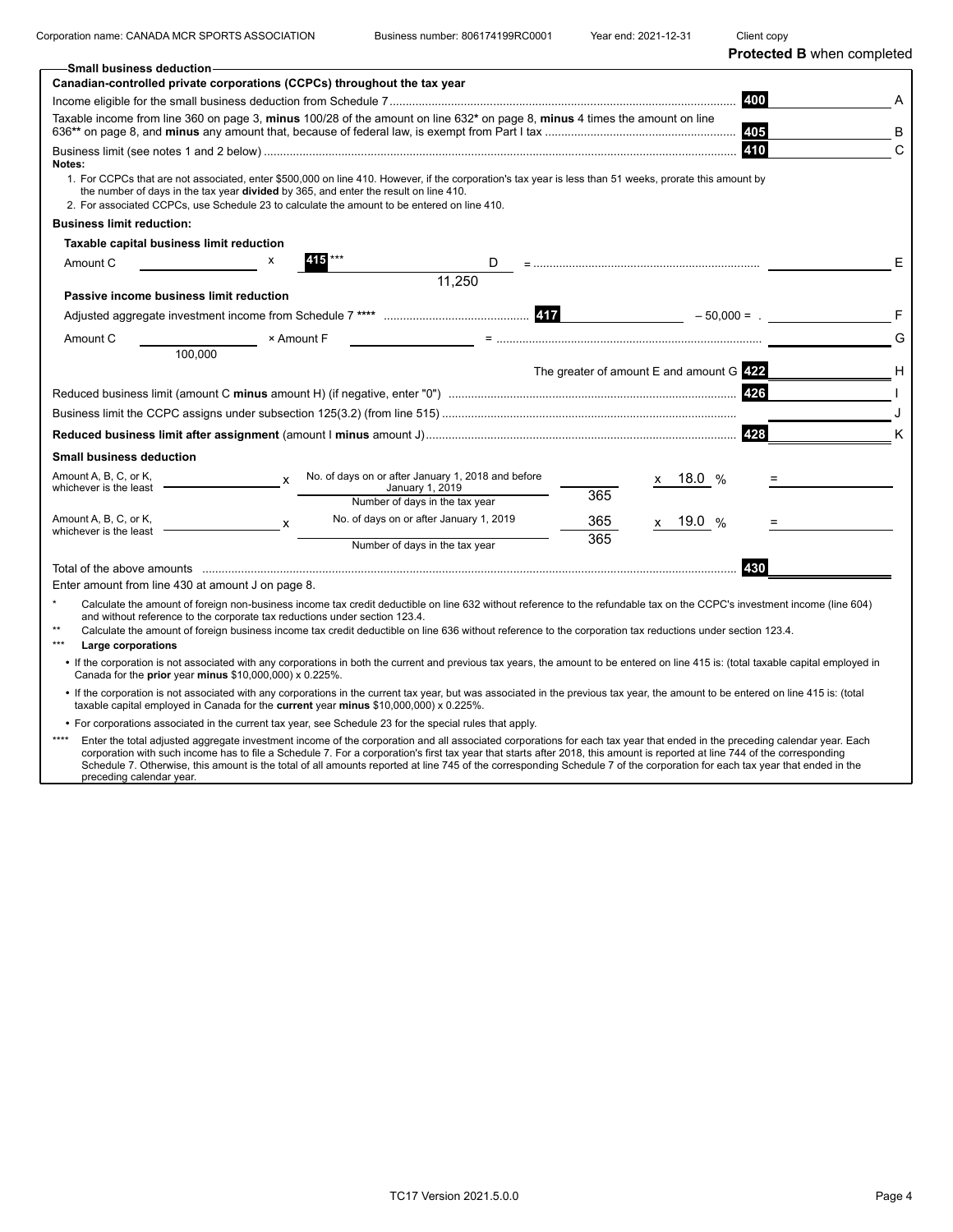|              | Small business deduction (continued)<br>Specified corporate income and assignment under subsection 125(3.2)                                                                                                                                                                                                                                                                                                                                                        |                                                            |              |                                                   |   |
|--------------|--------------------------------------------------------------------------------------------------------------------------------------------------------------------------------------------------------------------------------------------------------------------------------------------------------------------------------------------------------------------------------------------------------------------------------------------------------------------|------------------------------------------------------------|--------------|---------------------------------------------------|---|
|              |                                                                                                                                                                                                                                                                                                                                                                                                                                                                    | М                                                          |              | $\mathsf{N}$                                      |   |
|              | Business number of the corporation receiving the assigned                                                                                                                                                                                                                                                                                                                                                                                                          | Income paid under clause $125(1)(a)(i)(B)$ to              |              | Business limit assigned to corporation identified |   |
|              | amount<br>490                                                                                                                                                                                                                                                                                                                                                                                                                                                      | the corporation identified in column L <sup>3</sup><br>500 |              | in column L <sup>4</sup><br>505                   |   |
|              |                                                                                                                                                                                                                                                                                                                                                                                                                                                                    |                                                            |              |                                                   |   |
|              | <b>RC</b>                                                                                                                                                                                                                                                                                                                                                                                                                                                          |                                                            |              |                                                   |   |
| <b>Notes</b> |                                                                                                                                                                                                                                                                                                                                                                                                                                                                    | Total 510                                                  | Total<br>515 |                                                   |   |
| if           | 3. This amount is [as defined in subsection 125(7) specified corporate income (a)(i)] the total of all amounts each of which is income (other than specified farming or fishing income of the<br>corporation for the year) from an active business of the corporation for the year from the provision of services or property to a private corporation (directly or indirectly, in any manner whatever)                                                            |                                                            |              |                                                   |   |
|              | (A) at any time in the year, the corporation (or one of its shareholders) or a person who does not deal at arm's length with the corporation (or one of its shareholders) holds a direct or indirect<br>interest in the private corporation, and                                                                                                                                                                                                                   |                                                            |              |                                                   |   |
|              | (B) it is not the case that all or substantially all of the corporation's income for the year from an active business is from the provision of services or property to<br>(I) persons (other than the private corporation) with which the corporation deals at arm's length, or                                                                                                                                                                                    |                                                            |              |                                                   |   |
|              | (II) partnerships with which the corporation deals at arm's length, other than a partnership in which a person that does not deal at arm's length with the corporation holds a direct<br>or indirect interest.                                                                                                                                                                                                                                                     |                                                            |              |                                                   |   |
|              | 4. The amount of the business limit you assign to a CCPC cannot be greater than the amount determined by the formula A - B, where A is the amount of income referred to in column M in<br>respect of that CCPC and B is the portion of the amount described in A that is deductible by you in respect of the amount of income referred to in clauses 125(1)(a)(i)(A) or (B) for the year. The<br>amount on line 515 cannot be greater than the amount on line 426. |                                                            |              |                                                   |   |
|              | -General tax reduction for Canadian-controlled private corporations-                                                                                                                                                                                                                                                                                                                                                                                               |                                                            |              |                                                   |   |
|              | Canadian-controlled private corporations throughout the tax year                                                                                                                                                                                                                                                                                                                                                                                                   |                                                            |              |                                                   |   |
|              |                                                                                                                                                                                                                                                                                                                                                                                                                                                                    |                                                            |              |                                                   |   |
|              |                                                                                                                                                                                                                                                                                                                                                                                                                                                                    |                                                            |              | В                                                 |   |
|              |                                                                                                                                                                                                                                                                                                                                                                                                                                                                    |                                                            |              | C                                                 |   |
|              |                                                                                                                                                                                                                                                                                                                                                                                                                                                                    |                                                            |              | D                                                 |   |
|              |                                                                                                                                                                                                                                                                                                                                                                                                                                                                    |                                                            |              | Е                                                 |   |
|              |                                                                                                                                                                                                                                                                                                                                                                                                                                                                    |                                                            |              | F                                                 |   |
|              |                                                                                                                                                                                                                                                                                                                                                                                                                                                                    | Subtotal (add amounts B to F)                              |              |                                                   | G |
|              |                                                                                                                                                                                                                                                                                                                                                                                                                                                                    |                                                            |              |                                                   | Н |
|              |                                                                                                                                                                                                                                                                                                                                                                                                                                                                    |                                                            |              |                                                   |   |
|              | Enter amount I on line 638 on page 8.                                                                                                                                                                                                                                                                                                                                                                                                                              |                                                            |              |                                                   |   |
|              | * Except for a corporation that is, throughout the year, a cooperative corporation (within the meaning assigned by subsection 136(2)) or a credit union.                                                                                                                                                                                                                                                                                                           |                                                            |              |                                                   |   |
|              |                                                                                                                                                                                                                                                                                                                                                                                                                                                                    |                                                            |              |                                                   |   |
|              | -General tax reduction-                                                                                                                                                                                                                                                                                                                                                                                                                                            |                                                            |              |                                                   |   |
|              | Do not complete this area if you are a Canadian-controlled private corporation, an investment corporation, a mortgage investment corporation, a mutual<br>fund corporation, or any corporation with taxable income that is not subject to the corporation tax rate of 38%.                                                                                                                                                                                         |                                                            |              |                                                   |   |
|              |                                                                                                                                                                                                                                                                                                                                                                                                                                                                    |                                                            |              |                                                   |   |
|              |                                                                                                                                                                                                                                                                                                                                                                                                                                                                    |                                                            |              |                                                   |   |
|              |                                                                                                                                                                                                                                                                                                                                                                                                                                                                    |                                                            |              |                                                   |   |
|              |                                                                                                                                                                                                                                                                                                                                                                                                                                                                    |                                                            |              | м                                                 |   |
|              |                                                                                                                                                                                                                                                                                                                                                                                                                                                                    | Subtotal (add amounts K to M)                              |              |                                                   | N |
|              |                                                                                                                                                                                                                                                                                                                                                                                                                                                                    |                                                            |              |                                                   |   |
|              |                                                                                                                                                                                                                                                                                                                                                                                                                                                                    |                                                            |              |                                                   | P |
|              | Enter amount P on line 639 on page 8.                                                                                                                                                                                                                                                                                                                                                                                                                              |                                                            |              |                                                   |   |
|              |                                                                                                                                                                                                                                                                                                                                                                                                                                                                    |                                                            |              |                                                   |   |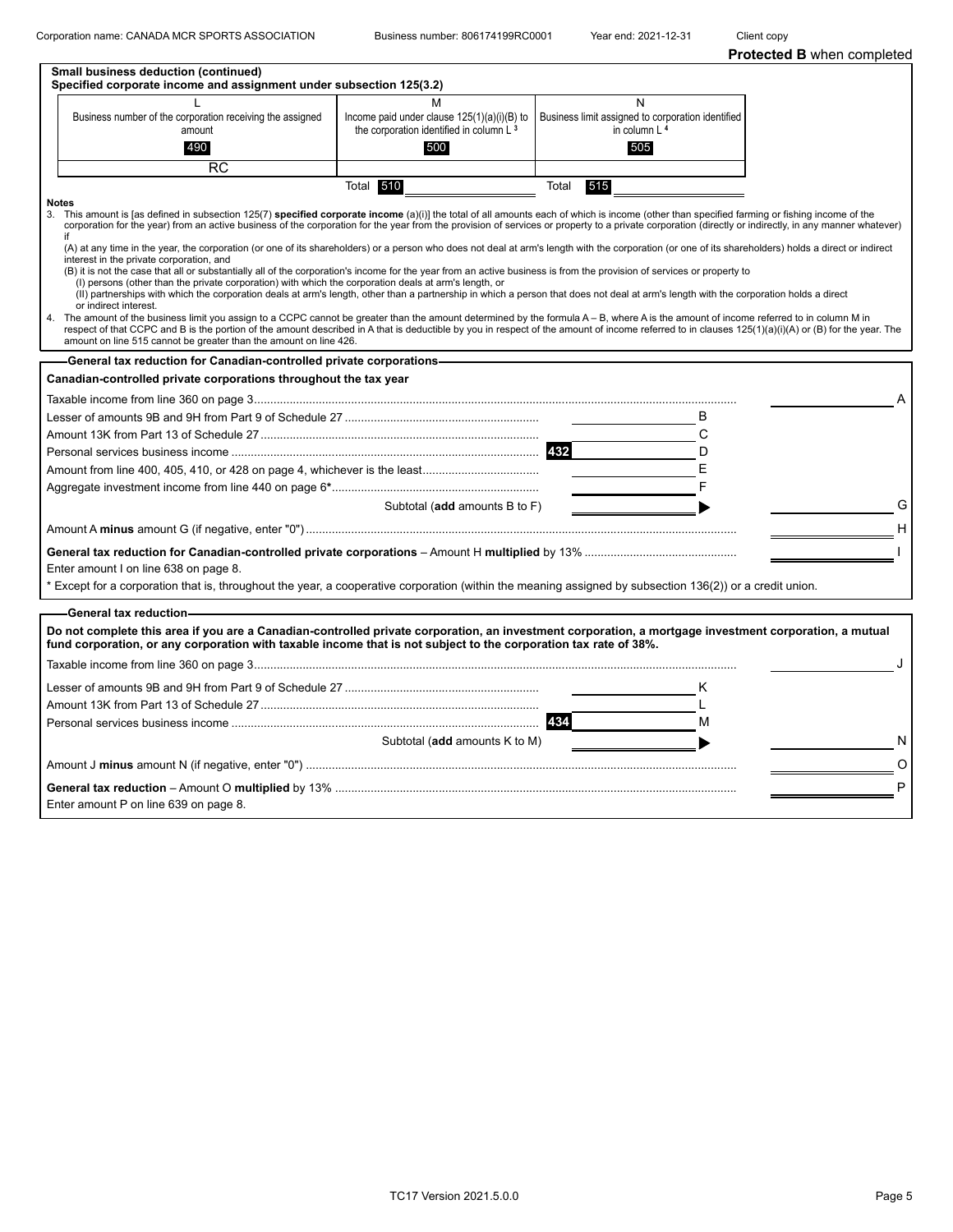|                                                                    | -Refundable portion of Part I tax-                          |                |                      |  |
|--------------------------------------------------------------------|-------------------------------------------------------------|----------------|----------------------|--|
| Canadian-controlled private corporations throughout the tax year   |                                                             |                |                      |  |
| Aggregate investment income from Schedule 7  440                   |                                                             |                |                      |  |
|                                                                    |                                                             |                |                      |  |
|                                                                    | Foreign investment income from Schedule 7  445              | $\times 8\% =$ |                      |  |
|                                                                    | Subtotal (amount B minus amount C) (if negative, enter "0") |                |                      |  |
|                                                                    |                                                             |                |                      |  |
|                                                                    |                                                             |                |                      |  |
| Amount from line 400, 405, 410, or 428 on page 4, whichever is the |                                                             |                |                      |  |
| Foreign non-business income<br>tax credit from line 632 on         |                                                             |                |                      |  |
| Foreign business income tax                                        |                                                             |                |                      |  |
|                                                                    | Subtotal (add amounts G to I)                               |                |                      |  |
|                                                                    | Subtotal (amount F minus amount J)                          |                | $K \times 302/3\% =$ |  |
|                                                                    |                                                             |                |                      |  |
|                                                                    |                                                             |                | 450                  |  |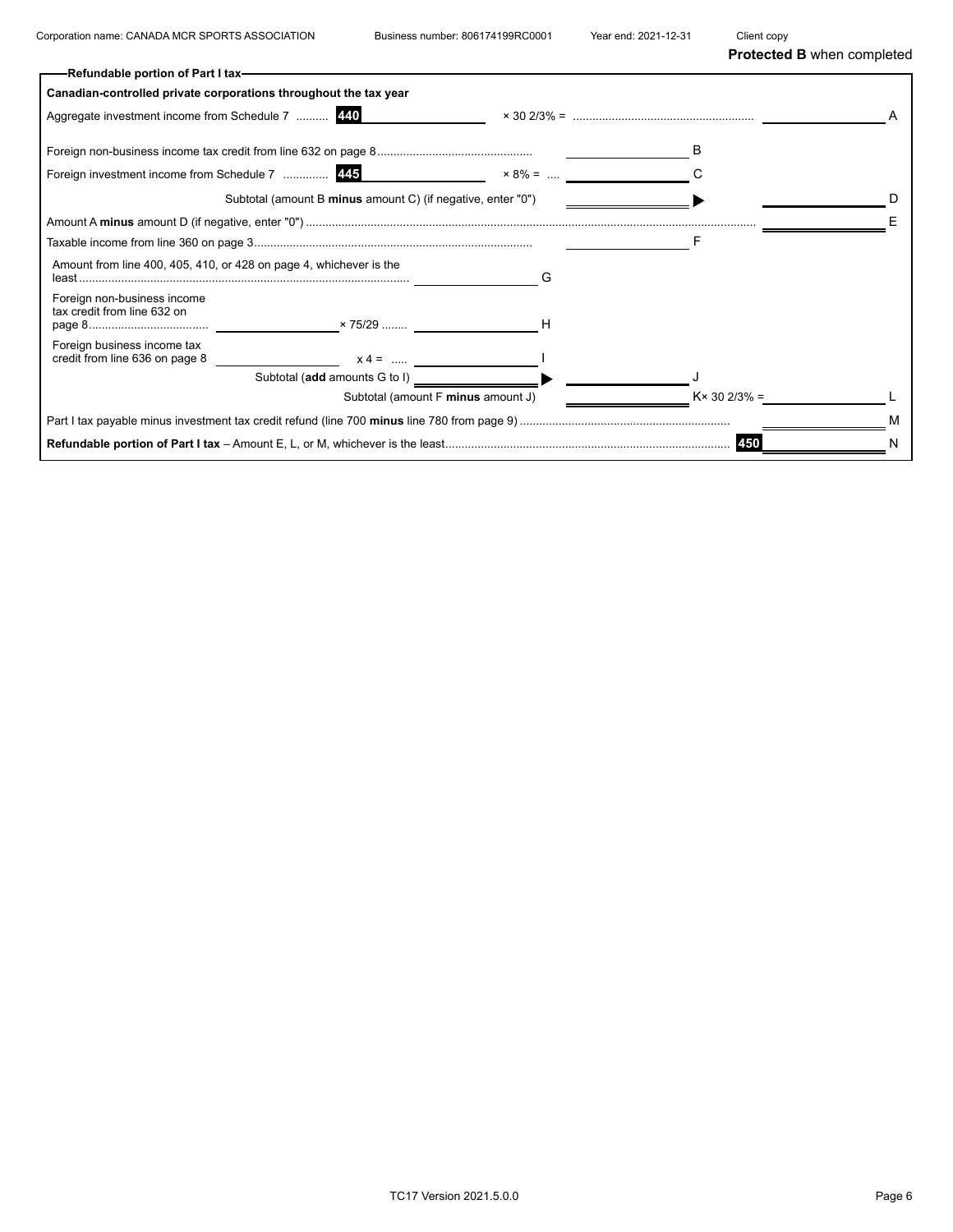| Refundable dividend tax on hand-                                                                                                                                                                                                                                                                                                                               |     |        |
|----------------------------------------------------------------------------------------------------------------------------------------------------------------------------------------------------------------------------------------------------------------------------------------------------------------------------------------------------------------|-----|--------|
|                                                                                                                                                                                                                                                                                                                                                                |     |        |
|                                                                                                                                                                                                                                                                                                                                                                |     |        |
|                                                                                                                                                                                                                                                                                                                                                                |     |        |
| Subtotal (line 460 minus line 465 plus line 480)                                                                                                                                                                                                                                                                                                               |     |        |
|                                                                                                                                                                                                                                                                                                                                                                |     | в      |
|                                                                                                                                                                                                                                                                                                                                                                |     |        |
| Total excessive eligible dividend designation in the previous tax year (from line 310 of Schedule 53)                                                                                                                                                                                                                                                          | D   |        |
| Subtotal (amount C minus amount D) (if negative, enter "0")                                                                                                                                                                                                                                                                                                    |     | Е      |
| Net GRIP at the end of the previous tax year (amount B minus amount E) (if negative, enter "0")                                                                                                                                                                                                                                                                |     |        |
| GRIP transferred on an amalgamation or the wind-up of a subsidiary                                                                                                                                                                                                                                                                                             |     |        |
| Subtotal (amount F plus amount G)                                                                                                                                                                                                                                                                                                                              |     | н      |
|                                                                                                                                                                                                                                                                                                                                                                |     |        |
|                                                                                                                                                                                                                                                                                                                                                                |     |        |
| Eligible refundable dividend tax on hand (ERDTOH) at the end of the previous tax year (for the first tax year starting after 2018,                                                                                                                                                                                                                             | 520 |        |
| Non-eligible refundable dividend tax on hand (NERDTOH) at the end of the previous tax year (for the first tax year starting after                                                                                                                                                                                                                              | 535 | Κ      |
| Part IV tax payable on taxable dividends from connected corporations (amount 2G from Schedule 3)  __                                                                                                                                                                                                                                                           | L   |        |
| Part IV tax payable on eligible dividends from non-connected corporations (amount 2J from Schedule 3)                                                                                                                                                                                                                                                          | М   |        |
| Subtotal (amount L plus amount M) _________________                                                                                                                                                                                                                                                                                                            |     |        |
|                                                                                                                                                                                                                                                                                                                                                                |     |        |
|                                                                                                                                                                                                                                                                                                                                                                |     | O<br>P |
|                                                                                                                                                                                                                                                                                                                                                                |     | Q      |
|                                                                                                                                                                                                                                                                                                                                                                |     |        |
|                                                                                                                                                                                                                                                                                                                                                                | R   |        |
|                                                                                                                                                                                                                                                                                                                                                                |     |        |
| Subtotal (amount R minus total of amounts S and T) ____                                                                                                                                                                                                                                                                                                        |     | U      |
|                                                                                                                                                                                                                                                                                                                                                                |     |        |
|                                                                                                                                                                                                                                                                                                                                                                |     | V      |
|                                                                                                                                                                                                                                                                                                                                                                |     | W      |
| 38 1/3% of the total losses applied against Part IV tax (amount 2D from Schedule 3) ……………………………………………………………………………………                                                                                                                                                                                                                                           |     | X      |
|                                                                                                                                                                                                                                                                                                                                                                |     |        |
|                                                                                                                                                                                                                                                                                                                                                                | 545 |        |
| Part IV tax payable allocated to ERDTOH, net of losses claimed (amount N minus the amount, if any, by which amount X exceeds<br>amount U) (if negative, enter "0") matter and the control of the control of the control of the control of the control of the control of the control of the control of the control of the control of the control of the control |     | z      |
|                                                                                                                                                                                                                                                                                                                                                                | 530 |        |
| Dividend refund-                                                                                                                                                                                                                                                                                                                                               |     |        |
|                                                                                                                                                                                                                                                                                                                                                                |     | AA     |
|                                                                                                                                                                                                                                                                                                                                                                |     | BB     |
|                                                                                                                                                                                                                                                                                                                                                                |     | CC     |
|                                                                                                                                                                                                                                                                                                                                                                |     | DD     |
|                                                                                                                                                                                                                                                                                                                                                                |     | EE     |
|                                                                                                                                                                                                                                                                                                                                                                |     | FF.    |
|                                                                                                                                                                                                                                                                                                                                                                |     | GG     |
|                                                                                                                                                                                                                                                                                                                                                                |     | HН     |
|                                                                                                                                                                                                                                                                                                                                                                |     | Ш.     |
|                                                                                                                                                                                                                                                                                                                                                                |     |        |
| Enter amount JJ on line 784 on page 9.                                                                                                                                                                                                                                                                                                                         |     | JJ     |
|                                                                                                                                                                                                                                                                                                                                                                |     |        |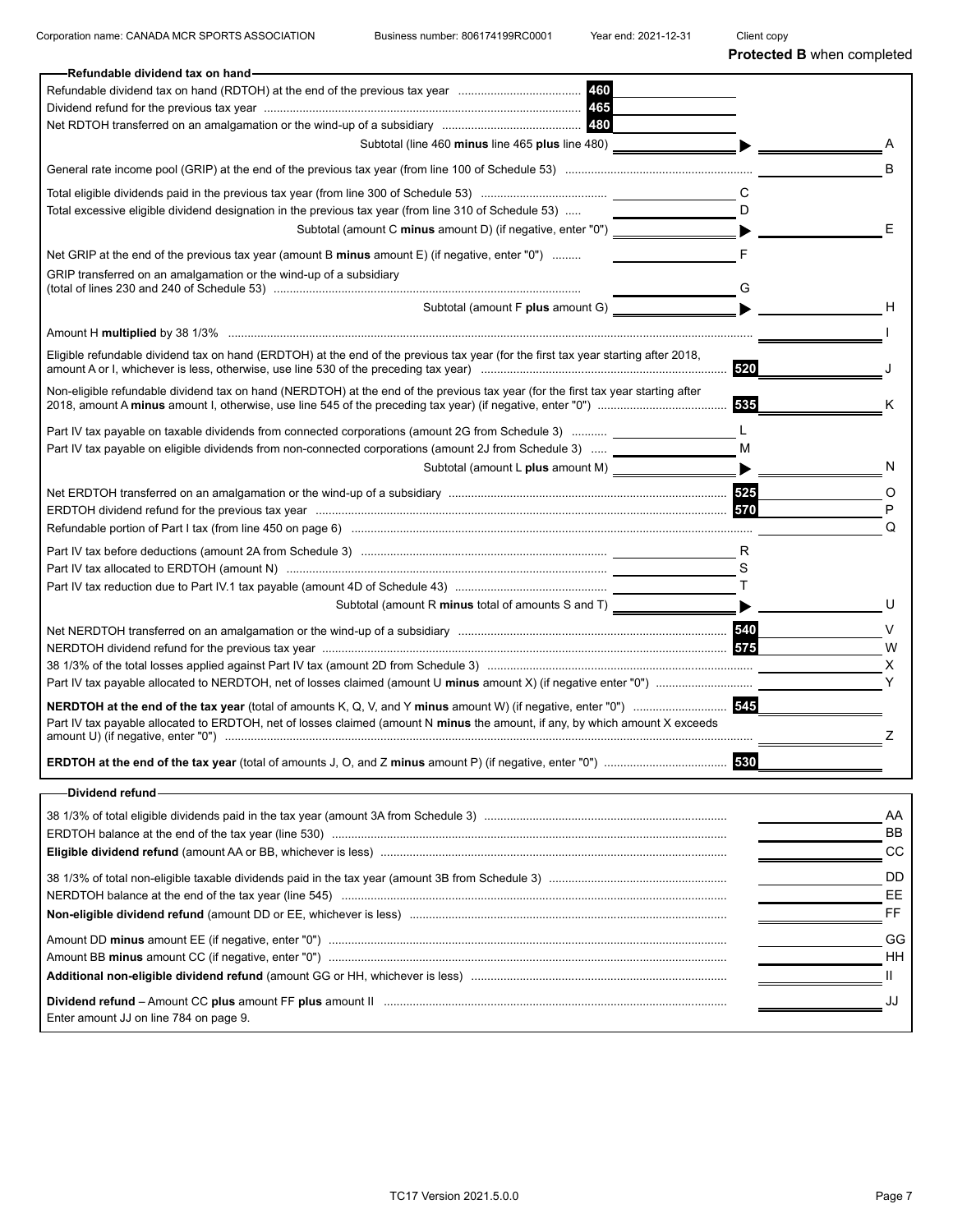| -Part I tax-                                                                                                                                               |                                       |               |   |
|------------------------------------------------------------------------------------------------------------------------------------------------------------|---------------------------------------|---------------|---|
|                                                                                                                                                            |                                       | 550           |   |
| Additional tax on personal services business income (section 123.5)                                                                                        |                                       |               |   |
|                                                                                                                                                            |                                       | $× 5\% = 560$ | в |
|                                                                                                                                                            |                                       | 602           | C |
| Calculation for the refundable tax on the Canadian-controlled private corporation's (CCPC) investment income<br>(if it was a CCPC throughout the tax year) |                                       |               |   |
|                                                                                                                                                            |                                       | D             |   |
|                                                                                                                                                            | E                                     |               |   |
| Deduct:                                                                                                                                                    |                                       |               |   |
| Amount from line 400, 405, 410, or 428 on page 4, whichever is                                                                                             |                                       |               |   |
| Net amount (amount E minus amount F)                                                                                                                       |                                       | G             |   |
|                                                                                                                                                            |                                       | 604           |   |
|                                                                                                                                                            |                                       |               |   |
|                                                                                                                                                            | Subtotal (add amounts A, B, C, and H) |               |   |
| Deduct:                                                                                                                                                    |                                       |               |   |
|                                                                                                                                                            |                                       |               |   |
|                                                                                                                                                            | 608                                   |               |   |
|                                                                                                                                                            |                                       |               |   |
|                                                                                                                                                            | 620                                   |               |   |
| Taxed capital gains 624                                                                                                                                    |                                       |               |   |
|                                                                                                                                                            | 632                                   |               |   |
|                                                                                                                                                            | 636                                   |               |   |
|                                                                                                                                                            | 638                                   |               |   |
|                                                                                                                                                            | 639                                   |               |   |
|                                                                                                                                                            |                                       |               |   |
|                                                                                                                                                            |                                       |               |   |
|                                                                                                                                                            |                                       |               |   |
|                                                                                                                                                            | 652                                   |               |   |
|                                                                                                                                                            | Subtotal                              |               |   |
|                                                                                                                                                            |                                       |               |   |
| Enter amount L on line 700 on page 9.                                                                                                                      |                                       |               |   |
|                                                                                                                                                            |                                       |               |   |

#### **Privacy statement**

Personal information (including the SIN) is collected for the purposes of the administration or enforcement of the Income Tax Act and related programs and activities including administering tax, benefits, audit, compliance, and collection. The information collected may be used or disclosed for purposes of other federal acts that provide for the imposition and collection of a tax or duty. It may also be disclosed to other federal, provincial, territorial, or foreign government institutions to the extent authorized by law. Failure to provide this information may result in interest payable, penalties, or other actions. Under the Privacy Act, individuals have a right of protection, access to and correction of their personal information, or to file a complaint with the Privacy Commissioner of Canada regarding the handling of their personal information. Refer to Personal Information Bank CRA PPU 047 on Info Source at **canada.ca/cra-info-source**.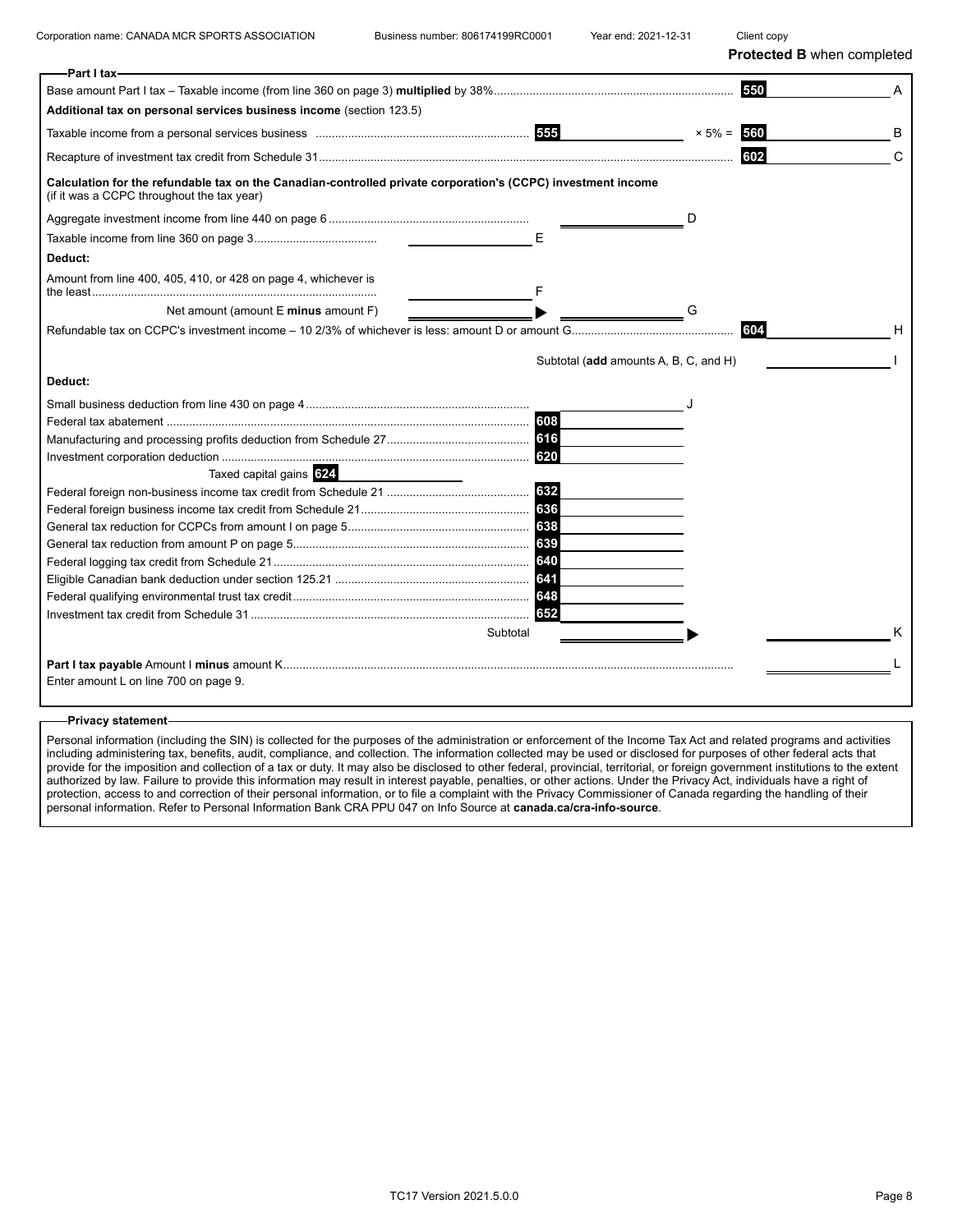Corporation name: CANADA MCR SPORTS ASSOCIATION Business number: 806174199RC0001 Year end: 2021-12-31 Client copy

| -Summary of tax and credits                                                                                                                                                                                                                                                                                                                    |                                                                           |
|------------------------------------------------------------------------------------------------------------------------------------------------------------------------------------------------------------------------------------------------------------------------------------------------------------------------------------------------|---------------------------------------------------------------------------|
| <b>Federal tax</b>                                                                                                                                                                                                                                                                                                                             |                                                                           |
|                                                                                                                                                                                                                                                                                                                                                | 700                                                                       |
|                                                                                                                                                                                                                                                                                                                                                | 710                                                                       |
|                                                                                                                                                                                                                                                                                                                                                | 712                                                                       |
|                                                                                                                                                                                                                                                                                                                                                |                                                                           |
|                                                                                                                                                                                                                                                                                                                                                | 720                                                                       |
|                                                                                                                                                                                                                                                                                                                                                | 724                                                                       |
|                                                                                                                                                                                                                                                                                                                                                | 727                                                                       |
|                                                                                                                                                                                                                                                                                                                                                | 728                                                                       |
|                                                                                                                                                                                                                                                                                                                                                | Total federal tax                                                         |
| Add provincial or territorial tax:                                                                                                                                                                                                                                                                                                             |                                                                           |
|                                                                                                                                                                                                                                                                                                                                                |                                                                           |
| (if more than one jurisdiction, enter "multiple" and complete Schedule 5)                                                                                                                                                                                                                                                                      |                                                                           |
|                                                                                                                                                                                                                                                                                                                                                | 760                                                                       |
|                                                                                                                                                                                                                                                                                                                                                | Total tax payable 770                                                     |
| Deduct other credits:                                                                                                                                                                                                                                                                                                                          |                                                                           |
|                                                                                                                                                                                                                                                                                                                                                | 780                                                                       |
|                                                                                                                                                                                                                                                                                                                                                |                                                                           |
|                                                                                                                                                                                                                                                                                                                                                |                                                                           |
|                                                                                                                                                                                                                                                                                                                                                |                                                                           |
|                                                                                                                                                                                                                                                                                                                                                | 796                                                                       |
|                                                                                                                                                                                                                                                                                                                                                | 797                                                                       |
|                                                                                                                                                                                                                                                                                                                                                | 798                                                                       |
|                                                                                                                                                                                                                                                                                                                                                | 800                                                                       |
|                                                                                                                                                                                                                                                                                                                                                |                                                                           |
| Total payments on which tax has been withheld  801                                                                                                                                                                                                                                                                                             |                                                                           |
|                                                                                                                                                                                                                                                                                                                                                | 808                                                                       |
|                                                                                                                                                                                                                                                                                                                                                |                                                                           |
|                                                                                                                                                                                                                                                                                                                                                | 840                                                                       |
|                                                                                                                                                                                                                                                                                                                                                | Total credits 890<br>в                                                    |
|                                                                                                                                                                                                                                                                                                                                                | Balance (amount A minus amount B)                                         |
|                                                                                                                                                                                                                                                                                                                                                | If the result is negative, you have a refund.                             |
| 894<br>Refund code<br>Refund                                                                                                                                                                                                                                                                                                                   | If the result is positive, you have a <b>balance owing</b> .              |
| <b>Direct deposit request</b>                                                                                                                                                                                                                                                                                                                  | Enter the amount on whichever line applies. Generally,                    |
| To have the corporation's refund deposited directly into the corporation's bank account at a                                                                                                                                                                                                                                                   | we do not charge or refund a difference of \$2 or less.                   |
| financial institution in Canada, or to change banking information you already gave us,                                                                                                                                                                                                                                                         |                                                                           |
| complete the information below:                                                                                                                                                                                                                                                                                                                |                                                                           |
| Start<br>Change information<br>910                                                                                                                                                                                                                                                                                                             | Balance owing                                                             |
| <b>Branch number</b>                                                                                                                                                                                                                                                                                                                           |                                                                           |
| 918<br>914<br>Institution number<br>Account number                                                                                                                                                                                                                                                                                             | For information on how to make your payment, go to<br>canada.ca/payments. |
|                                                                                                                                                                                                                                                                                                                                                |                                                                           |
| If the corporation is a Canadian-controlled private corporation throughout the tax year,                                                                                                                                                                                                                                                       | 896<br>No l<br>Yes                                                        |
|                                                                                                                                                                                                                                                                                                                                                | 920 H6535                                                                 |
|                                                                                                                                                                                                                                                                                                                                                |                                                                           |
| <b>Certification</b>                                                                                                                                                                                                                                                                                                                           |                                                                           |
| 951 RUJIN<br>950 XU                                                                                                                                                                                                                                                                                                                            | 954 DIRECTOR                                                              |
| Last name                                                                                                                                                                                                                                                                                                                                      | First name<br>Position, office, or rank                                   |
| am an authorized signing officer of the corporation. I certify that I have examined this return, including accompanying schedules and statements, and that the<br>information given on this return is, to the best of my knowledge, correct and complete. I also certify that the method of calculating income for this tax year is consistent |                                                                           |
| with that of the previous tax year except as specifically disclosed in a statement attached to this return.                                                                                                                                                                                                                                    |                                                                           |
|                                                                                                                                                                                                                                                                                                                                                | 956 (647) 649-0233                                                        |
| Signature of the authorized signing officer of the corporation                                                                                                                                                                                                                                                                                 | Telephone number                                                          |
|                                                                                                                                                                                                                                                                                                                                                |                                                                           |
| Is the contact person the same as the authorized signing officer? If no, complete the information below                                                                                                                                                                                                                                        | 957<br>Yes<br>No                                                          |
| 958                                                                                                                                                                                                                                                                                                                                            | 959                                                                       |
| Name                                                                                                                                                                                                                                                                                                                                           | Telephone number                                                          |
| -Language of correspondence - Langue de correspondance-                                                                                                                                                                                                                                                                                        |                                                                           |
| Indicate your language of correspondence by entering 1 for English or 2 for French.                                                                                                                                                                                                                                                            |                                                                           |
| Indiquez votre langue de correspondance en inscrivant 1 pour anglais ou 2 pour français.                                                                                                                                                                                                                                                       | 990                                                                       |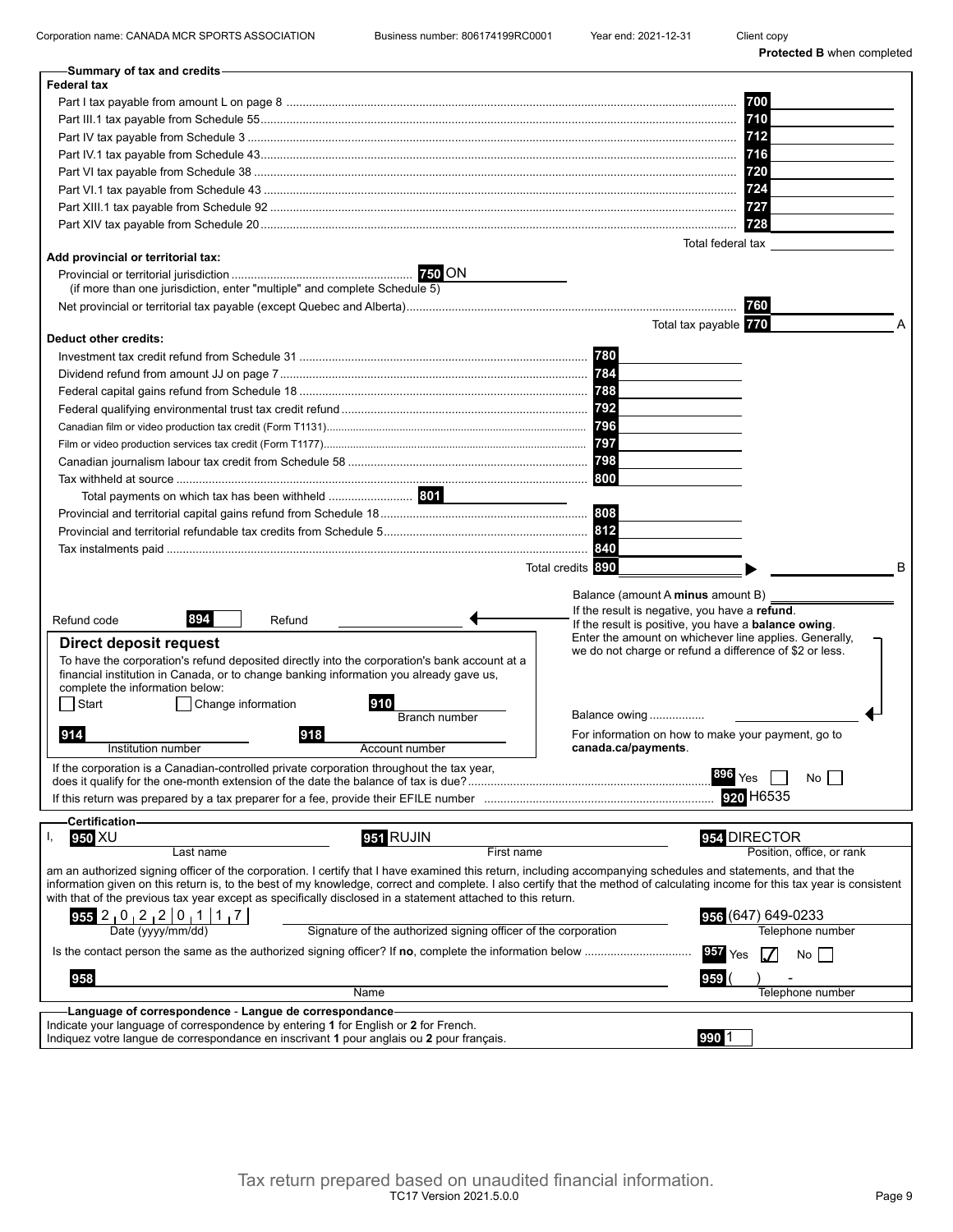

Agence du revenu du Canada

Schedule 100 Code 0803 **Protected B** when completed

### **Balance Sheet Information**

- Use this schedule to report the corporation's balance sheet information.
- For more information, see Guide RC4088, General Index of Financial Information (GIFI) and T4012, T2 Corporation Income Tax Guide.

# **CANADA MCR SPORTS ASSOCIATION**

## **Balance Sheet**

| <b>Assets</b>                    | <b>GIFI</b> item |        | Current fiscal year Previous fiscal year |
|----------------------------------|------------------|--------|------------------------------------------|
| <b>Current assets</b>            |                  |        |                                          |
| Cash and deposits                | 1000             | 16,770 | 9,057                                    |
|                                  |                  |        |                                          |
| <b>Total current assets</b>      | 1599             | 16,770 | 9,057                                    |
| <b>Fixed assets</b>              |                  |        |                                          |
| <b>Other assets</b>              |                  |        |                                          |
| <b>Total assets</b>              | 2599             | 16,770 | 9,057                                    |
| <b>Liabilities</b>               |                  |        |                                          |
| <b>Current Liabilities</b>       |                  |        |                                          |
| Due to director(s)               | 2783             |        | 3,000                                    |
| <b>Total current liabilities</b> | 3139             |        | 3,000                                    |
| <b>Long-term Liabilities</b>     |                  |        |                                          |
| <b>Total liabilities</b>         | 3499             |        | 3,000                                    |

| Common shares                            | 3500 |        |       |
|------------------------------------------|------|--------|-------|
|                                          |      |        |       |
| <b>Retained earnings (deficit)</b>       | 3600 | 16.770 | 6,057 |
| Total shareholder equity                 | 3620 | 16.770 | 6,057 |
| Total liabilities and shareholder equity | 3640 | 16.770 | 9,057 |

## **Retained earnings (deficit)**

| Opening balance        | 3660 | 6,057      | 4.506 |
|------------------------|------|------------|-------|
| Net income (loss)      | 3680 | 10,713     | .551  |
|                        |      |            |       |
| <b>Closing balance</b> | 3849 | 770<br>16. | 6,057 |

T2 SCH 100 E (20) TC17 Version 2021.5.0.0

Canadä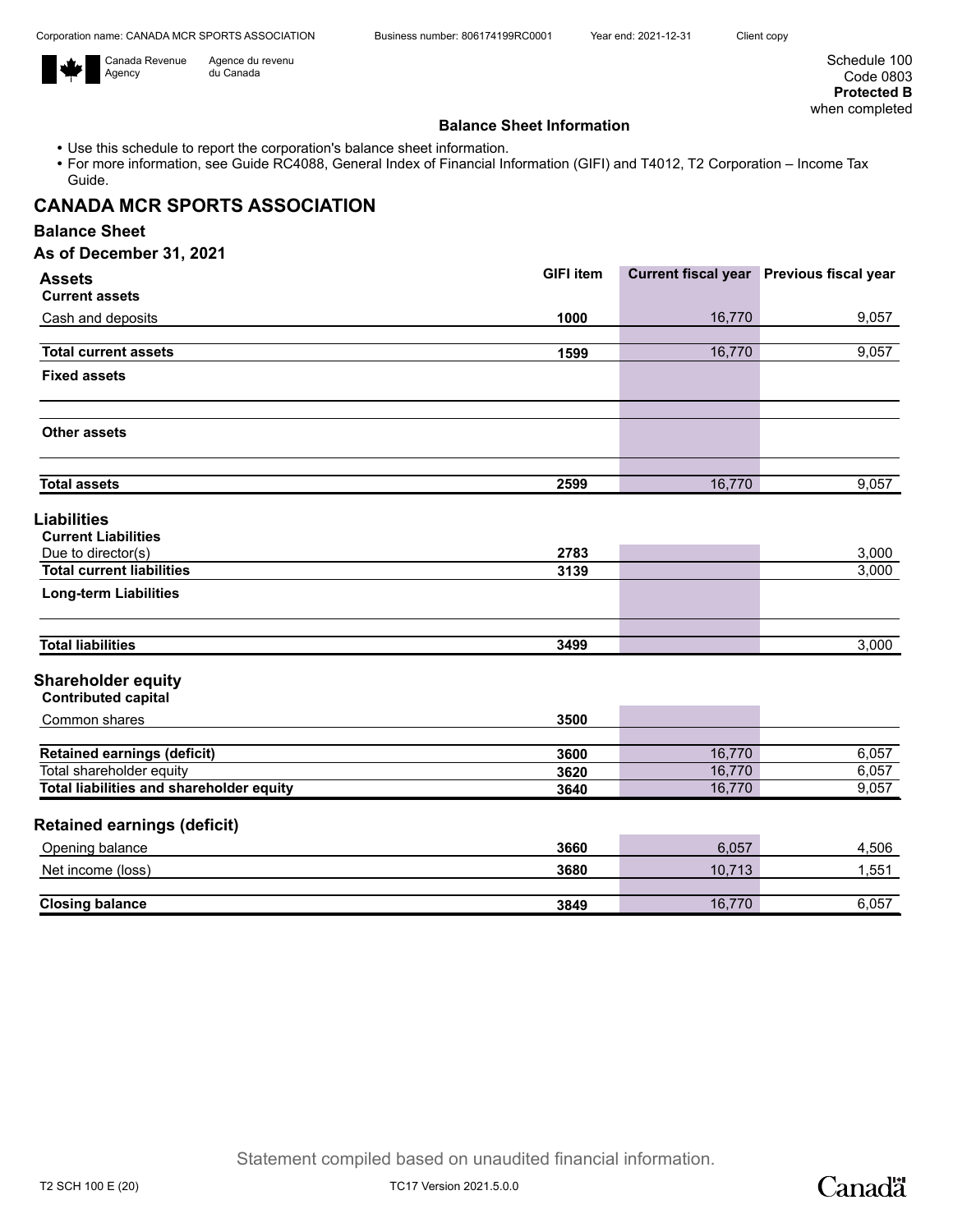Canada Revenue Agency



Use this schedule to report your corporation's income statement information.

Agence du revenu du Canada

 For more information, see Guide RC4088, General Index of Financial Information (GIFI) and T4012, T2 Corporation – Income Tax Guide.

# **CANADA MCR SPORTS ASSOCIATION**

## **Income statement**

### **For the year ended December 31, 2021**

| Operating name<br>0001                                 | 0002 Description of the operation |                | 0003 <sup>**</sup> Sequence number       |
|--------------------------------------------------------|-----------------------------------|----------------|------------------------------------------|
|                                                        | <b>GIFI</b> item                  |                | Current fiscal year Previous fiscal year |
| <b>Income</b>                                          |                                   |                |                                          |
| <b>Sales</b>                                           |                                   |                |                                          |
| Sales of goods and services                            | 8000                              |                |                                          |
| Total sales of goods and services                      | 8089                              |                |                                          |
| <b>Other income</b>                                    |                                   |                |                                          |
| NPO amounts received                                   | 8220                              | 537            | 3,126                                    |
| Subsidies and grants                                   | 8242                              | 24,976         |                                          |
| <b>Total income</b>                                    | 8299                              | 25,513         | 3,126                                    |
| Cost of goods sold                                     |                                   |                |                                          |
| Opening inventory                                      | 8300                              |                |                                          |
|                                                        |                                   |                |                                          |
| Closing inventory                                      | 8500                              |                |                                          |
|                                                        | 8518                              |                |                                          |
| Gross profit (item 8089 minus item 8518)               | 8519                              |                |                                          |
| <b>Expenses</b>                                        |                                   |                |                                          |
| Bank charges                                           | 8715                              | 53             | 17                                       |
| Office expenses                                        | 8810                              | $\overline{4}$ | 368                                      |
| <b>Supplies</b>                                        | 9130                              | 1,674          | 1,178                                    |
| Business taxes, licences, and membership               | 8760                              | 12             | 12 <sup>2</sup>                          |
| <b>Consulting fees</b>                                 | 8863                              | 7,910          |                                          |
| Repairs and maintenance                                | 8960                              | 3,452          |                                          |
| Accounting fees                                        | 8862                              | 1,695          |                                          |
| <b>Total operating expenses</b>                        | 9367                              | 14,800         | 1,575                                    |
| Total cost of good sold and expenses                   | 9368                              | 14,800         | 1,575                                    |
| Net non-farming income (item 8299 minus item 9368)     | 9369                              | 10,713         | 1,551                                    |
| Other comprehensive income                             |                                   |                |                                          |
| Total other comprehensive income                       |                                   |                |                                          |
| Net income (loss) before taxes and extraordinary items | 9970                              | 10,713         | 1,551                                    |
| <b>Extraordinary items</b>                             |                                   |                |                                          |
| Current income taxes                                   | 9990                              |                |                                          |
| Deferred income taxes                                  | 9995                              |                |                                          |
| Net income (loss) before comprehensive income          |                                   | 10,713         | 1,551                                    |
| Total other comprehensive income                       | 9998                              |                |                                          |
| Net income (loss)                                      | 9999                              | 10,713         | 1,551                                    |

Statement compiled based on unaudited financial information.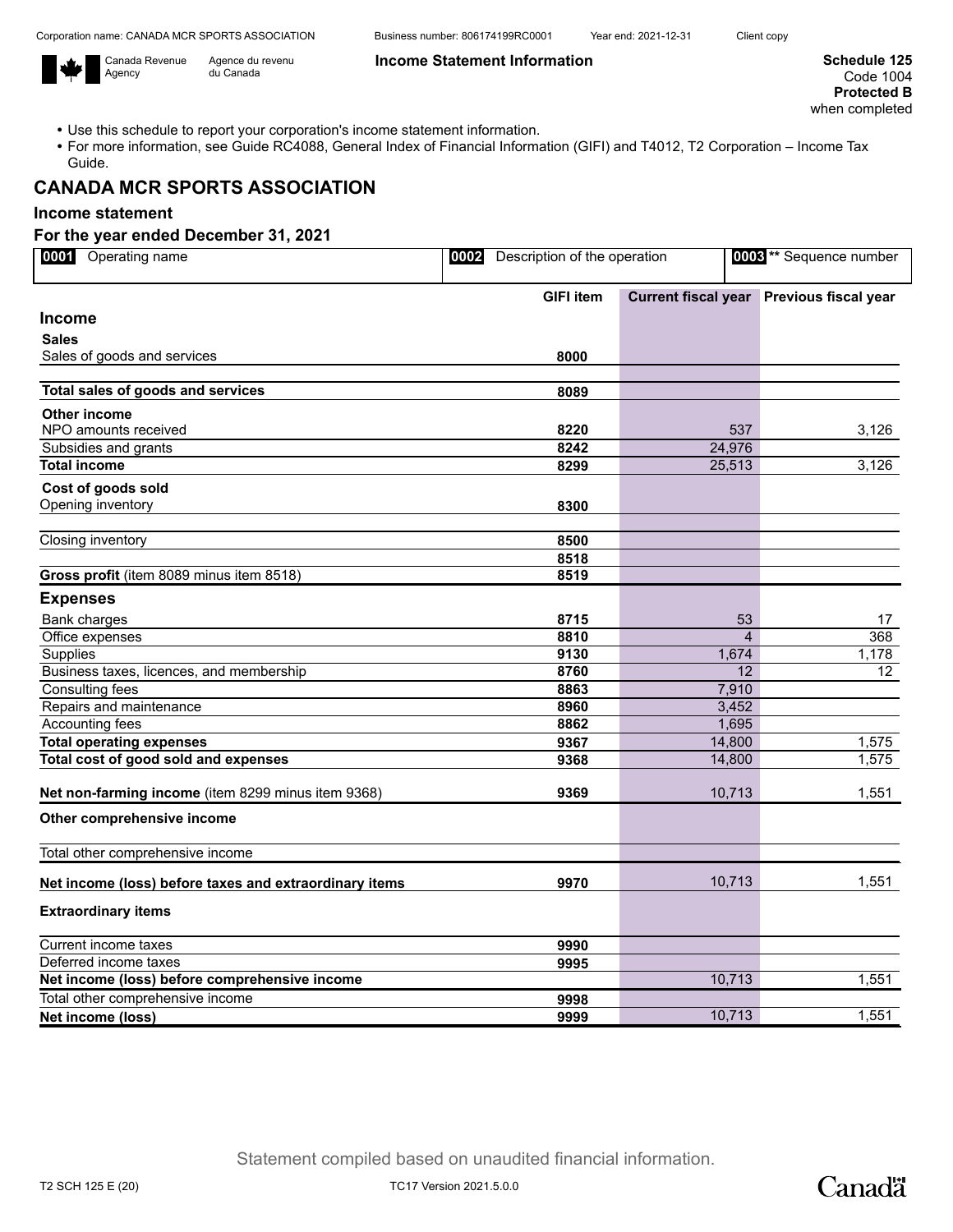**Notes checklist** 



Agence du revenu<br>du Canada

- Parts 1, 2, and 3 of this schedule must be completed from the perspective of the person (referred to in these parts as the **accountant**) who prepared or reported on the financial statements. If the person preparing the tax return is not the accountant referred to above, they must still complete Parts 1, 2, 3, and 4, as applicable.
- For more information, see Guide RC4088, *General Index of Financial Information (GIFI)* and Guide T4012*, T2 Corporation Income Tax Guide.*
- Complete this schedule and include it with your T2 return along with the other GIFI schedules.

| ——Part 1 - Information on the accountant who prepared or reported on the financial statements— |     |            |                 |
|------------------------------------------------------------------------------------------------|-----|------------|-----------------|
|                                                                                                |     |            |                 |
|                                                                                                | 095 | Yes $\Pi$  | No <sub>1</sub> |
|                                                                                                | 097 | $Yes \Box$ | No $\sqrt{ }$   |
|                                                                                                |     |            |                 |

#### **Note**

If the accountant does not have a professional designation **or** is connected to the corporation, you do not have to complete Parts 2 and 3 of this schedule. However, you do have to complete Part 4, as applicable.

\* A person connected with a corporation can be: (i) a shareholder of the corporation who owns more than 10% of the common shares; (ii) a director, an officer, or an employee of the corporation; or (iii) a person not dealing at arm's length with the corporation.

| —–Part 2 - Type of involvement with the financial statements—————————————————————————— |  |
|----------------------------------------------------------------------------------------|--|
| Choose the option that represents the highest level of involvement of the accountant:  |  |
|                                                                                        |  |
|                                                                                        |  |
|                                                                                        |  |
|                                                                                        |  |

### **Part 3 - Reservations**

| If you selected option "1" or "2" under Type of involvement with the financial statements above, answer the following question: |     |     |    |
|---------------------------------------------------------------------------------------------------------------------------------|-----|-----|----|
|                                                                                                                                 | 099 | Yes | No |

| —Part 4 - Other information– |  |
|------------------------------|--|
|------------------------------|--|

| If you have a professional designation and are not the accountant associated with the financial statements in<br>Part 1 above, choose one of the following options: |     |         |                  |
|---------------------------------------------------------------------------------------------------------------------------------------------------------------------|-----|---------|------------------|
|                                                                                                                                                                     |     |         |                  |
| Prepared the tax return and the financial information contained therein                                                                                             |     |         |                  |
|                                                                                                                                                                     | 101 | Yes II  | No $\mathcal{M}$ |
| If yes, complete lines 104 to 107 below:                                                                                                                            |     |         |                  |
|                                                                                                                                                                     | 104 | Yes     | No L             |
|                                                                                                                                                                     | 105 | Yes I ା | Nol              |
|                                                                                                                                                                     | 106 | Yes I ା | No l             |
|                                                                                                                                                                     | 107 | Yes     | No l             |
|                                                                                                                                                                     | 108 | Yes I   | No $\Lambda$     |